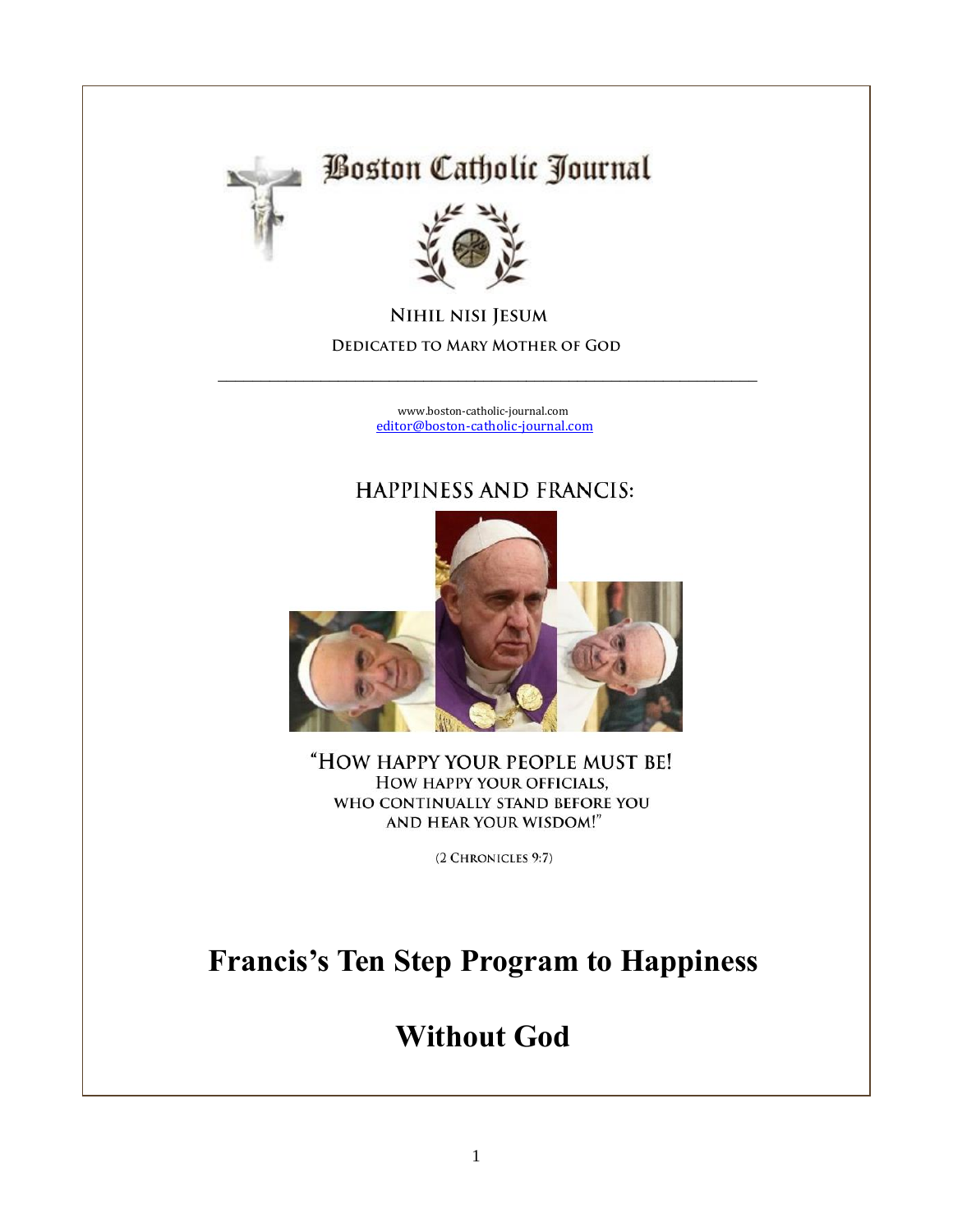**Not long ago**, [ABC News](http://abcnews.go.com/International/pope-francis-10-steps-happy/story?id=24819442) enumerated the **"10 Steps to Being Happy, According [to] Pope Francis".** 

This is significant in two ways: *first*, it provides us — *at last* — with the erstwhile cryptic formula for being happy that had eluded all the philosophers and all the oracles from classical antiquity to the present. We are speaking here of man's ultimate ambition! His happiness! This is no small achievement.

The second way, however, in which it is significant is that this formula articulated by no less than a Roman Catholic Pontiff, as the means to attain happiness itself … *neither mentions nor invokes:*

- God
- Scripture
- Heaven
- Faith
- Hope
- Charity
- Love
- Religion
- The Old Testament
- The New Testament
- Anything that Jesus Christ did, said, taught, or commanded.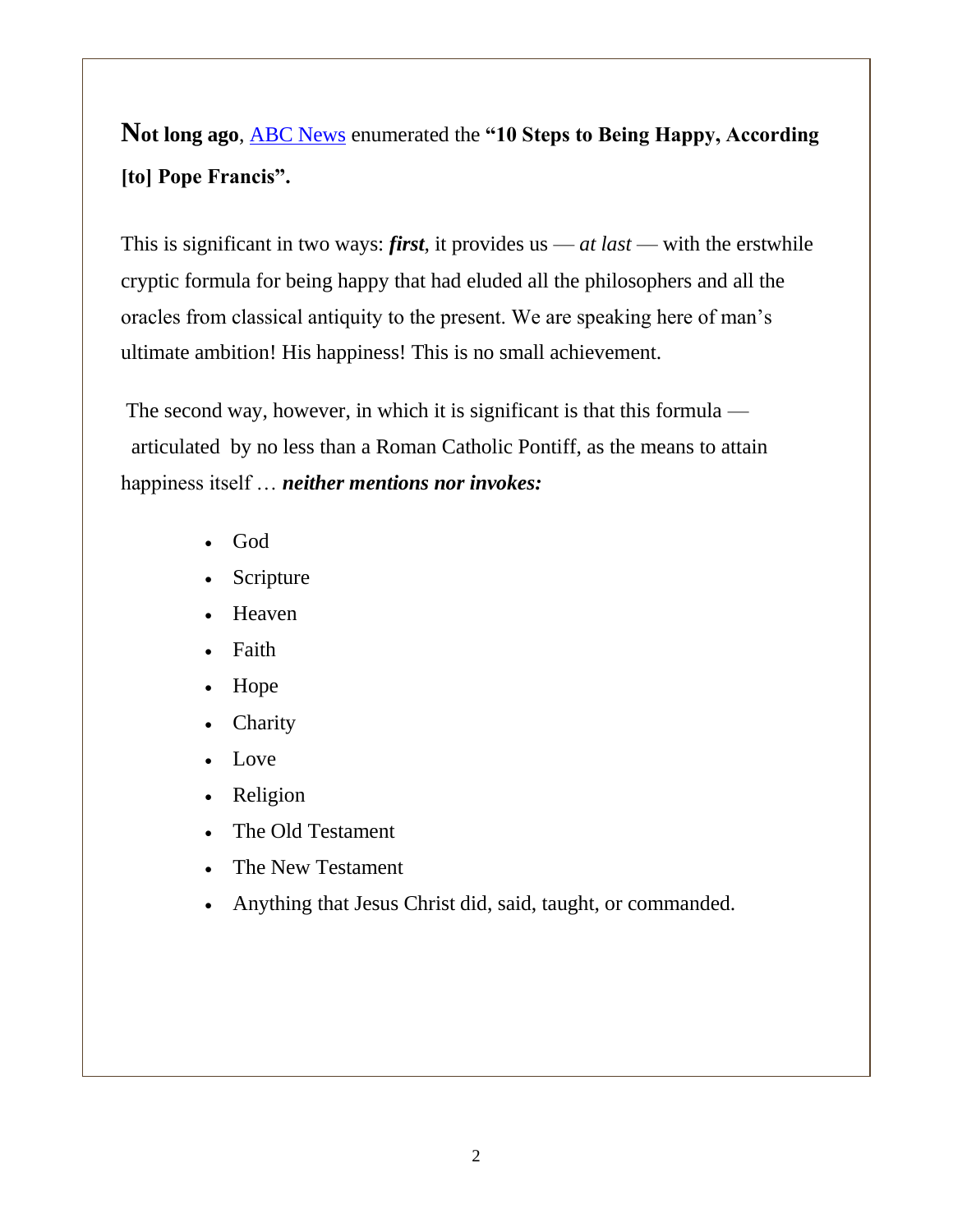# *THE* **FORMULA FOR HAPPINESS — according to Francis:**

- 1. "Live and let live."
- 2. "Be giving of yourself to others."
- 3. "Proceed calmly" in life.
- 4. Have "a healthy sense of leisure."
- 5. "Sundays should be holidays." Spend Sundays with family and friends.
- 6. "Create dignified jobs for young people."
- 7. "Respect and take care of nature."
- 8. "Stop being negative."
- 9. "Respect others' beliefs."
- 10. "Work for peace."

#### **No, this is not "fake news".**

You are not experiencing a psychotic episode.

Presumably you are not in a drug-induced state of aphasia.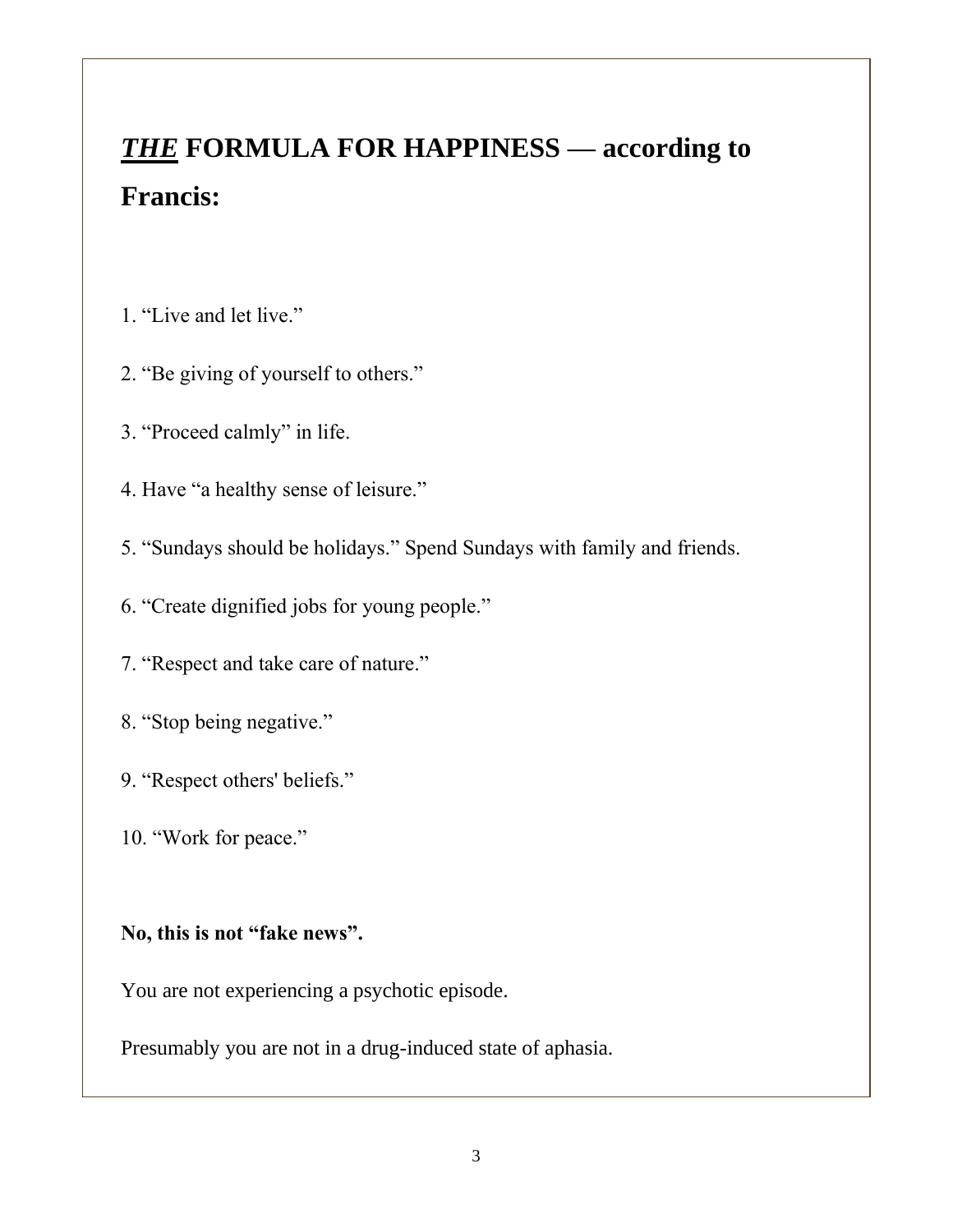For the head of the Roman Catholic Church of over 1 billion souls, the fulfillment of these 10 "steps" constitutes *happiness*. *Contrary* to what the Church has taught from its inception over 2000 years ago, for Francis, apparently, *God is not man's happiness*. In fact, He is not even alluded to.



**"And no religion, too"**

Does it sound familiar? *"Why, now that you mention it!"* **It is an enervated reiteration of the lyrics of the Beatles' John Lennon's song** *Imagine.* You can find the lyrics [here](http://www.azlyrics.com/lyrics/johnlennon/imagine.html) . It is, arguably, the anthem of post-Christian man. *"Imagine"!*

### **Different — by a Quantum Leap**

Quite different, yes? … I mean, from anything that you may have once learned (or heard rumor of) from that "outdated" **Baltimore Catechism** that put things in clear and unambiguous perspective, distinctly Catholic, Scriptural, Patristic, and relevant. Here, let us help you. **Below are THREE QUESTIONS concerning happiness, its nature and the means of its attainment** that *vastly* differ from what Francis would have us believe to the contrary.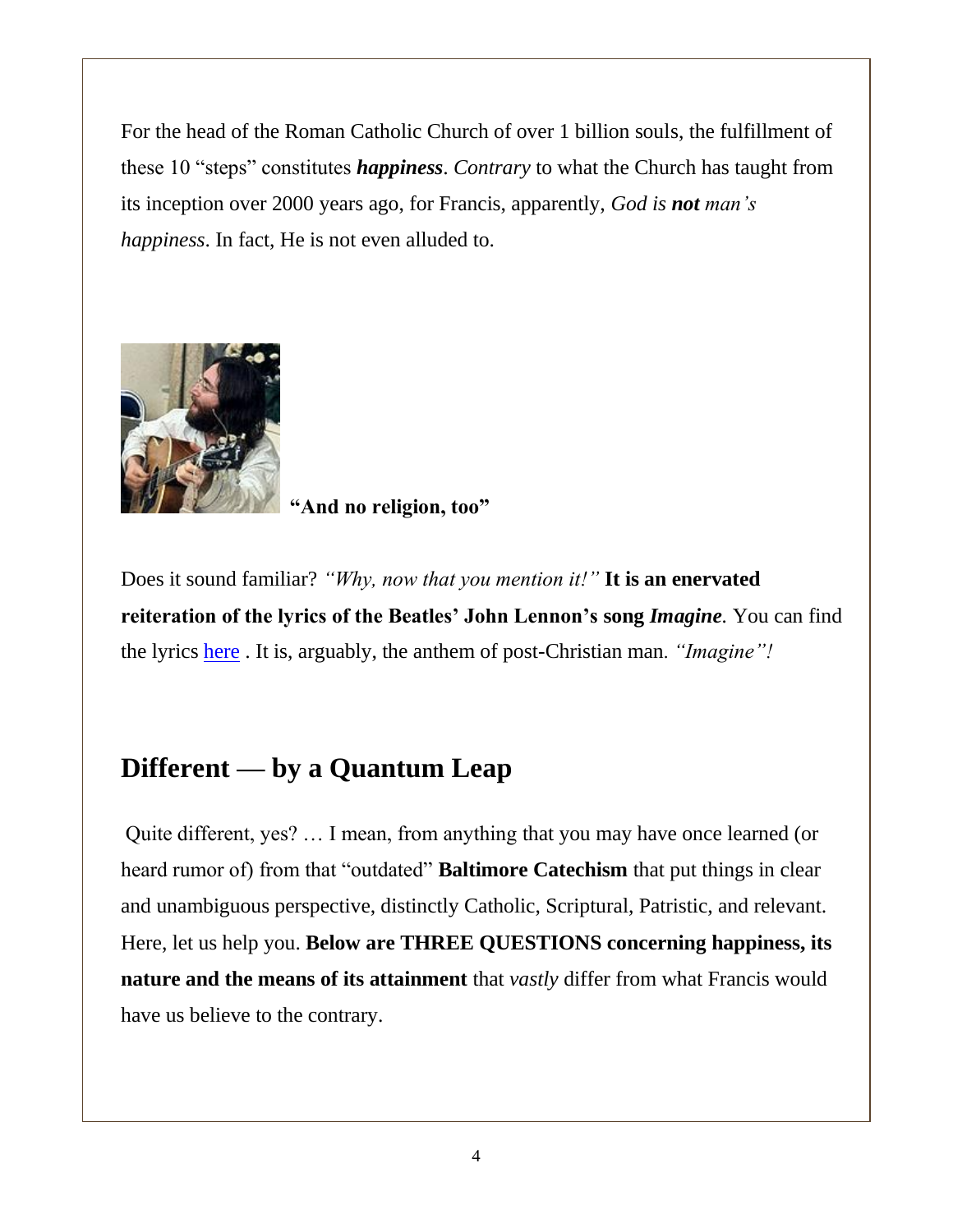### **Question 3. Why did God make us?**

Answer: God made us to show forth His goodness and to share with us His everlasting happiness in Heaven.

# **Question 4. What must we do to gain the happiness of heaven?**

Answer: To gain the happiness of Heaven we must know, love, and serve God in this world.

## **Question 6. Q. Why did God make you?**

Answer: God made me to know Him, to love Him, and to serve Him in this world, and to be happy with Him forever in Heaven.

If you wonder to whom you should defer, we would suggest that **tens of thousands of Saints** stand as a pure testimony, often indited in the blood of martyrdom, that **happiness is to be found in God alone** — to the tedious meanderings of one man in the Church who appears to find happiness elsewhere than God — when he ought not, nor encourage others to.

Do we maintain that Pope Francis does *not* hold that authentic happiness is to be